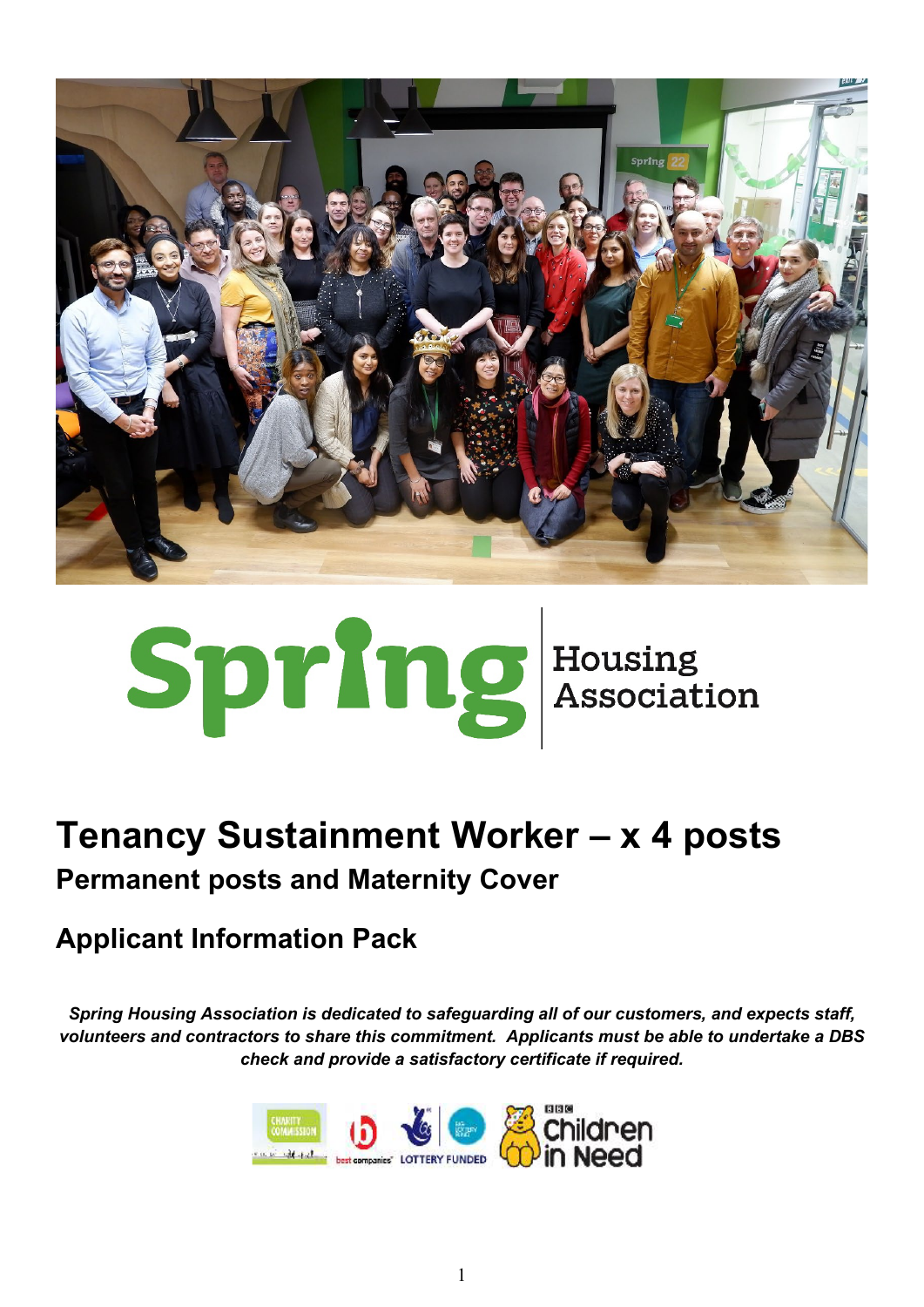

# **MISSION STATEMENT**

**"***To create long term prosperity by investing to prevent homelessness, poverty and social isolation and to inspire and unlock people's potential*."



- $\checkmark$  Positivity and Giving Opportunities
- $\checkmark$  Creating Quality Homes and Happy Lives
- $\checkmark$  Building Memories and Focussing on Futures
- $\checkmark$  Proudly Supporting Each Other

## **THIS IS US!**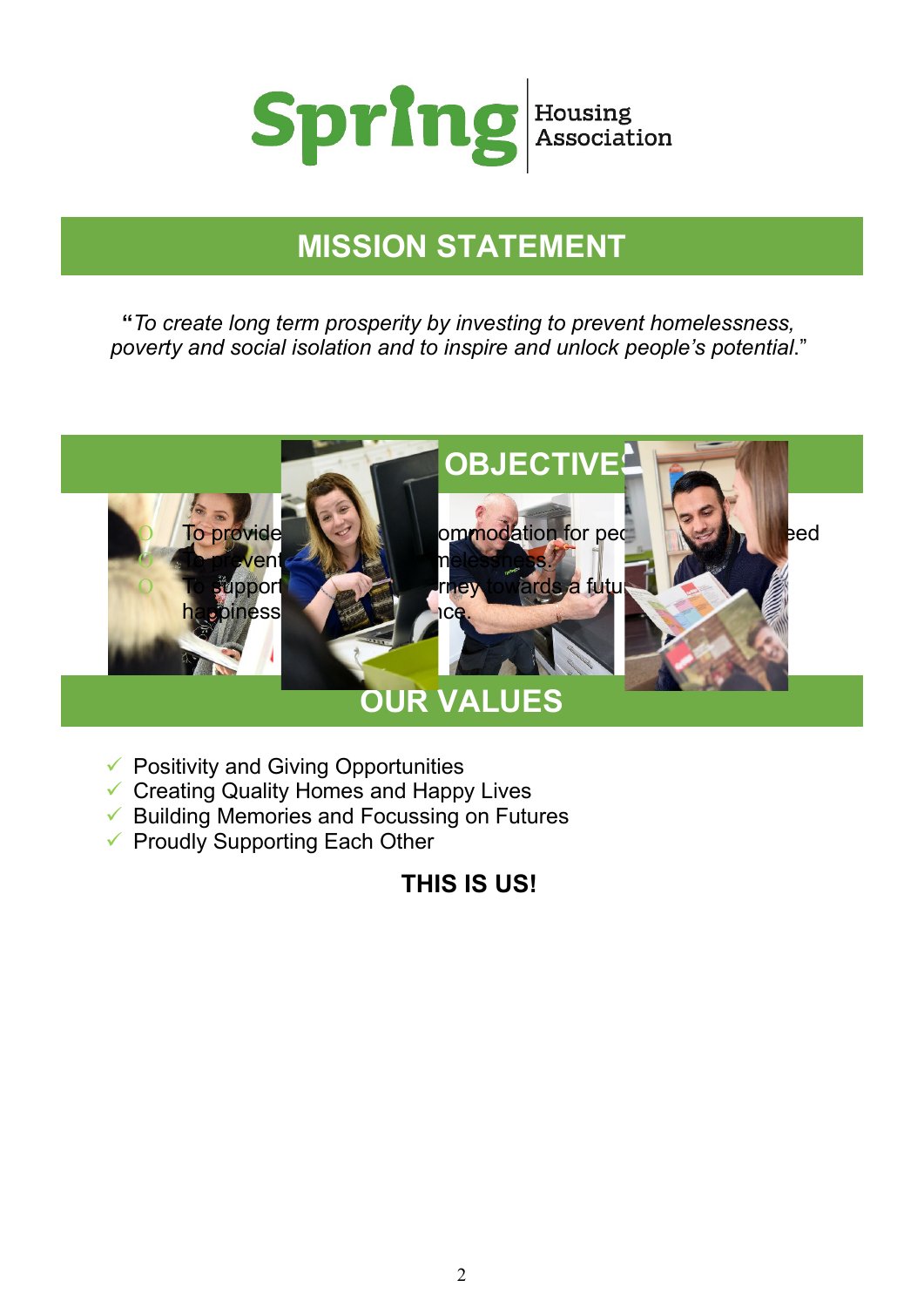# **About Us:**

Spring Housing Association formed in 2014 and became a registered charity in August 2015.

We are a charity working with people in need of accommodation and tenancy related support across the West Midlands. We work in conjunction with the private sector and housing associations to provide general needs and specialist services to:

- People who are homeless or at risk of homelessness
- Street Homeless
- **Ex-Offenders**
- **Unaccompanied Asylum Seekers**
- Care leavers
- **Refugees**

We deliver a range of person-centred services to support individuals to *obtain* and *maintain* accommodation long term. We have over 800 units of accommodation across 15 local authorities.

We currently employ over 120 staff and operate throughout Birmingham, Coventry, Cannock and Lichfield, Stratford Upon Avon, Solihull, Wolverhampton, Worcestershire, Sandwell, Walsall Herefordshire and Staffordshire. We really value our staff team – they are the reason Spring provides excellent services. Our staff embrace and live our values on a day-to-day basis.

We currently provide *exempt* and supported accommodation across 6 geographical regions and 15 local authorities offering support solutions to promote, sustainability, independence, and opportunity.

Our main area of work is:

- $\checkmark$  Accommodating and supporting people who are homeless with varying levels of support needs.
- $\checkmark$  Providing intensive housing management support to support people to move on to more permanent accommodation.
- Providing accommodation and support to refugees largely under the government UK Resettlement Scheme and the Afghan Resettlement Scheme
- $\checkmark$  Accommodation and support for 16-17-year-old care leavers and asylum-seeking unaccompanied children and a housing/support service for 18-25-year olds.
- Advocacy and development in the homelessness sector with a focus on improving standards in the PRS and supported accommodation sector.

#### **Customers Say:**

**"If someone said I could get a better support worker – I would be surprised!**

**"I have been supported from rough sleeping into my tenancy. I have received support in so many ways my life has been transformed"**

**"Spring exceeded all my expectations"**

**"Good support worker and services which help with anything I need"**

**Charter of Rights Customer Survey 2022**

#### *Staff say:*

**"What I like about working for Spring is the people, everyone is helpful, supportive, respectful and dedicated to their roles. Staff are listened too. I like that Spring has a diverse range of services and provides opportunities and support to meet a wide range of customer needs" .**

#### **Benefits of Working with Spring:**

- Flexible working hours including part time hours, evenings, and weekends
- 30 days per annum including bank holidays
- 1 day's paid leave (pro rata) on your birthday
- Contributory pension scheme
- Health4All Cash Plan. Individual cover provided after 6 months service with the option to upgrade
- Bike to work scheme - lease a new bike and spread the cost over/up to twelve months interest free payments
- Employee assistance programme – free confidential advice and counselling
- A commitment to staff training and development.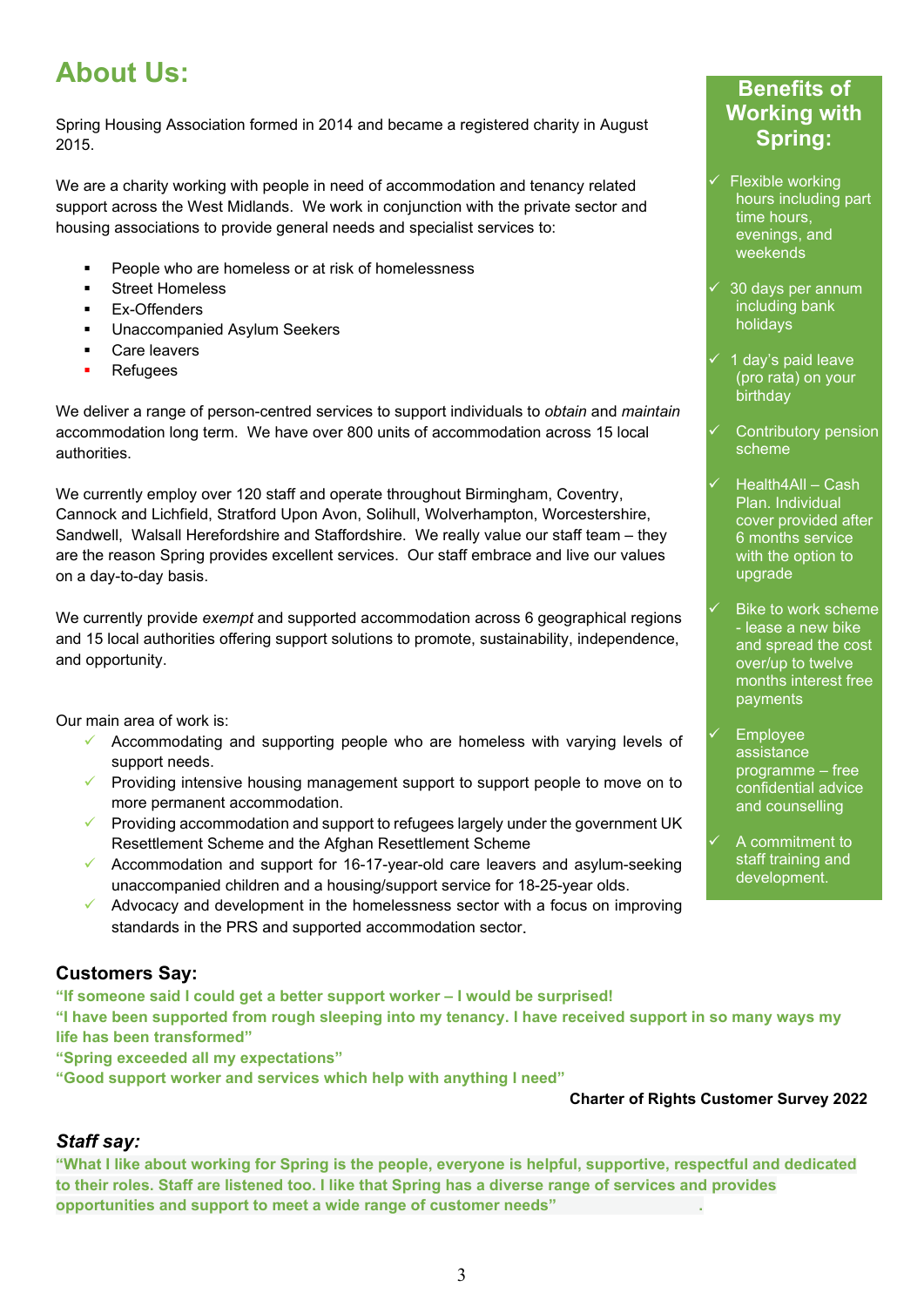#### **New Staff Members Induction Survey January 2022**

## **Thank you from Dominic Bradley.**

Dear Applicant,

I would like to thank you for your interest in working with Spring Housing.

I'm really excited by the direction Spring is taking as an organisation. We started in 2014 to get back to the original ethos of why housing associations were initially established, we saw that the housing crisis was getting worse and that homelessness continued to be a major issue across the Midlands and we wanted to use our relationships with private sector landlords to bring private houses into social use for social purpose.

We believe we are still living to our original purposes and making a real difference to our customers lives.

We have only been able to do this through the dedication and commitment of our staff. They have been fundamental in the lives of our customers and the success of our services to date.

I'm sure, if you are successful that you will see what makes Spring different!

We are an organisation with a "can-do" attitude, and diverse in our services and people. It's a really exciting place to work and you will be joining and contributing to an organisation with a real passion to make a long-term difference to the lives of our customers.

If you are successful in your application, we will assist you to settle into your new role and team as quickly as possible.

I hope that you find this information useful and informative during the application process. If you require further information, please email [recruitment@springhousing.org.uk](mailto:recruitment@springhousing.org.uk) or visit our website

Yours sincerely,

**Dominic Bradley Managing Director**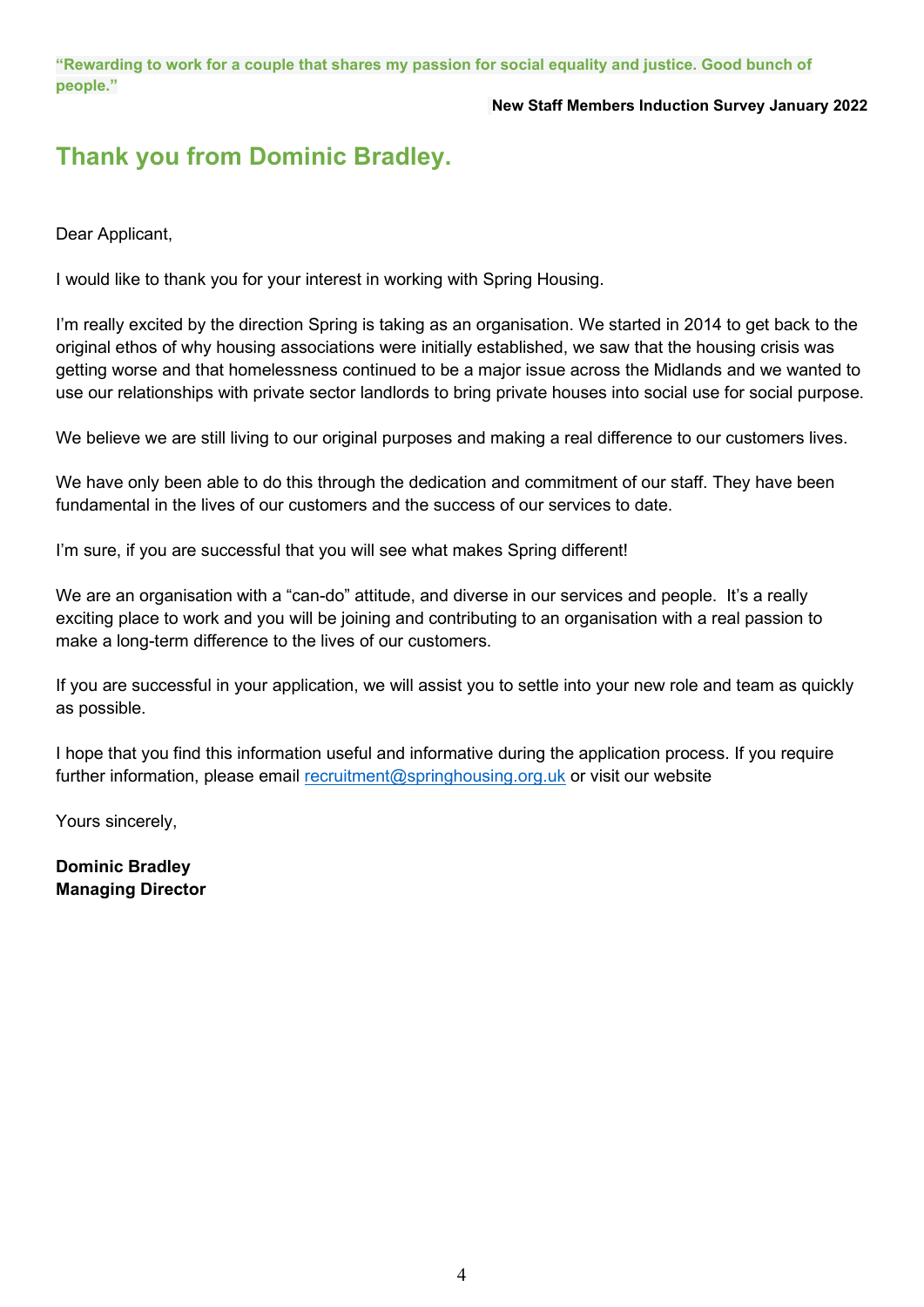## **Job Advert: Tenancy Sustainment Worker (Adults - Birmingham)**

Do you have an interest in working with vulnerable adults at risk of homeless? Are you seeking a new challenge or the next step in your career? If so, we are looking to recruit a motivated and experienced Tenancy Sustainment Worker to join our charity.

You will be responsible for supporting customers to actively live healthy, happy independent lives within their homes in communities through early targeted prevention, personalised support and partnership working.

The focus will be on support to build resilience, improve wellbeing and move towards independence.

You will provide support to people with a variety of needs, including offending behaviour, mental health issues, substance misuse, issues around family breakdown, neighbourhood disputes, behavioural problems, anti-social behaviour.

The ideal candidates must have a proven track record and understanding of intensive housing management and working with and delivering outstanding services to vulnerable people. You will need to have excellent written and verbal communication skills and the ability to manage and prioritise your workload according to the changing needs and demands of the service.

To be successful, you will have:

- $\checkmark$  A genuine desire the support and help people gain independence and control in their lives;
- $\checkmark$  Experience of delivering intensive housing management and health and safety across multiple sites
- $\checkmark$  Ability to manage challenging situations and make decisions confidently
- $\checkmark$  Ability to deliver high quality, structured and time limited interventions that have a lasting impact on customers lives
- $\checkmark$  Experience of managing complex and difficult situations in relation to vulnerable client groups
- $\checkmark$  Ability to effectively liaise with a range of service providers or agencies to establish or improve services for customers
- $\checkmark$  An understanding of delivering high quality customer focused customer led services
- $\checkmark$  Ability to be self motivating, work under pressure and manage time effectively
- $\checkmark$  Ability to work flexibly, including working evenings and weekends to meet the needs of customers
- $\checkmark$  Excellent written and verbal communication skills
- $\checkmark$  Enhanced DBS check required

We have a Candidate Privacy Policy which is in line with the EU General Data Protection Regulation (GDPR) effective from 25 May 2018. The updated Privacy Policy has been designed to make our data processing activities as transparent as possible. We encourage you to take a look at the updated documents, and if you have any questions please contact us or visit [https://springhousing.org.uk/about](https://springhousing.org.uk/about-us/our-privacy-notice/)[us/our-privacy-notice/](https://springhousing.org.uk/about-us/our-privacy-notice/)

As part of our commitment to making Spring a great place to work, we offer a comprehensive reward and benefits package.

\*\*\* Spring Housing Association takes safeguarding of vulnerable people seriously - all applicants will be subject to Safer Recruitment Checks\*\*\*

#### **For further information on how to apply:**

Please send your CV via the indeed portal. If you are invited to an interview you will also need to complete an application form. For further information please email us at [recruitment@springhousing.org.uk](mailto:recruitment@springhousing.org.uk)

#### **Job Type: Full-time – 37.5 hours**

#### **Salary: £18,574.87 – £24,000 per annum**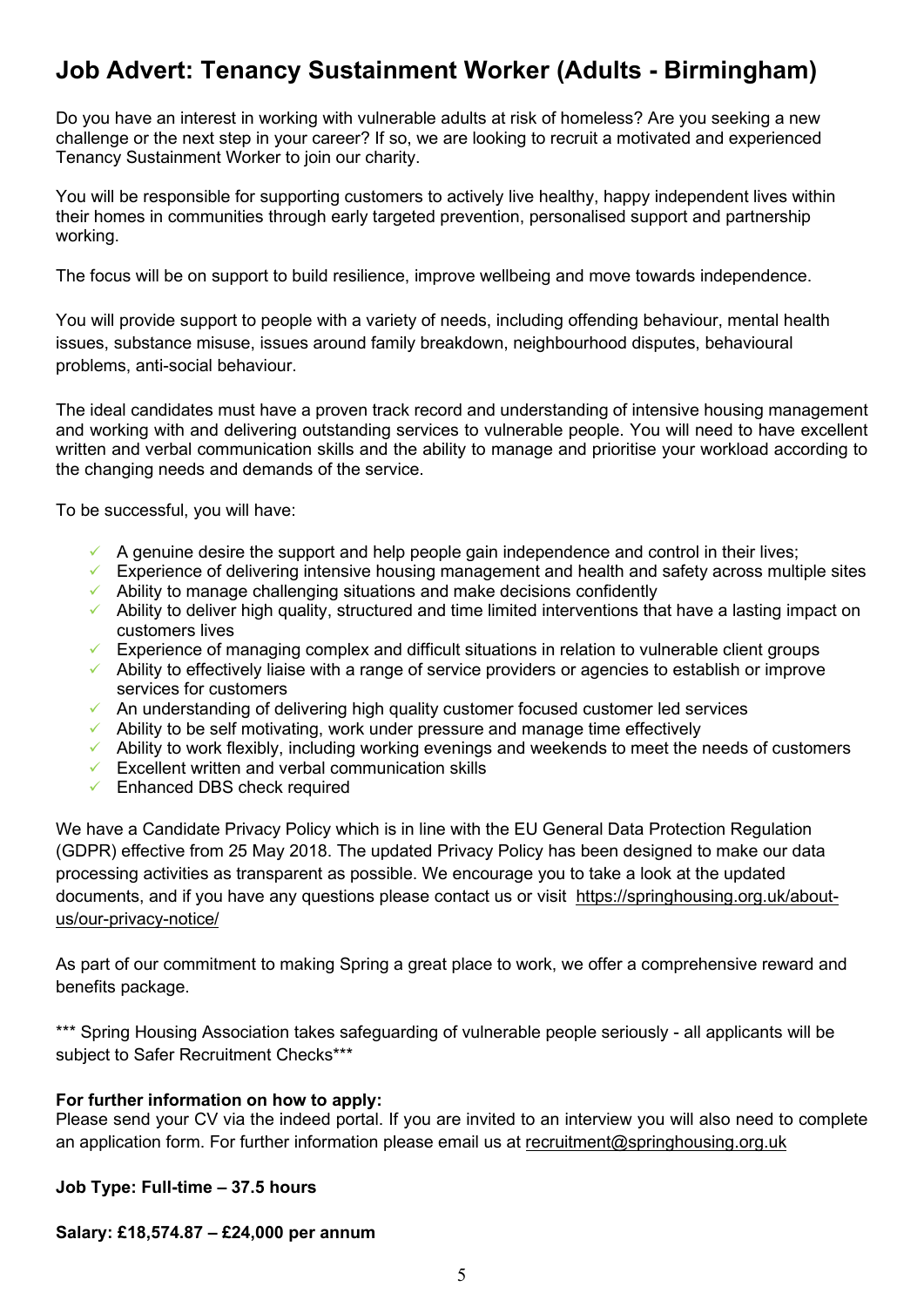## **Job Advert: Tenancy Sustainment Worker (Adults - Birmingham) Job Description and Person Specification**

#### **Section 1 - Role**

| Post:                | <b>Tenancy Sustainment Worker</b> |
|----------------------|-----------------------------------|
| <b>Reporting to:</b> | Service Manager                   |
| Directive:           | Housing & Wellbeing               |
| Grade/Salary:        | £18,574.87 – £24,000 per annum    |
| <b>Car user:</b>     | 40.00p per mile.                  |

#### **Section 2 - Key Tasks and Responsibilities**

#### **OVERALL JOB PURPOSE**

Providing specialist support and housing management services to vulnerable people to actively live healthy, happy independent lives within communities through early targeted prevention, personalised support and partnership working, to build resilience, improve wellbeing and move towards independence.

To support vulnerable people to obtain and maintain accommodation to prevent homelessness and improve life chances. Ensuring effective personalised delivery of support to customers covering areas such as:

- Accommodation and living independently
- **Financial Inclusion and wellbeing**
- Health & Wellbeing
- **•** Community engagement
- Education, training & employment

#### **Section 3 – Duties**

#### **Service Delivery**

- 1. To enable customer outcome achievement through the development of customer led professional relationships, active listening and proactive support
- 2. Induction and welcoming of new customers ensuring awareness and settling into new home
- 3. Develop strength-based needs assessments/support plans/risk assessments with customers enabling them to sustain tenancies, improve reliance and maintaining independence through partnership working and access/signposting to a range of external agencies.
- 4. To ensure effective and efficient service delivery and development in line with contract requirements to ensure the provision for a range of housing support, advice and guidance services to vulnerable people including, housing, health, employment & training, mental health, substance misuse and community-based services through active partnership working and customer insight
- 5. Charter of Rights Providing positive customer experiences that informs and shapes our business planning to improve service delivery-measurable through engagement activities, customer surveys, resident meetings, focus groups, compliments and complaints
- 6. To ensure financial viability through appropriate income management, including welfare benefit support, unlocking barriers to rent/service charge payments, ensuring customer is up to date with rent payments to avoid eviction and working in partnership with Allocation Team to keep void loss at a minimum in line with KPIs
- 7. To provide SMART move on plans for customers leaving or moving on from the service into independent accommodation.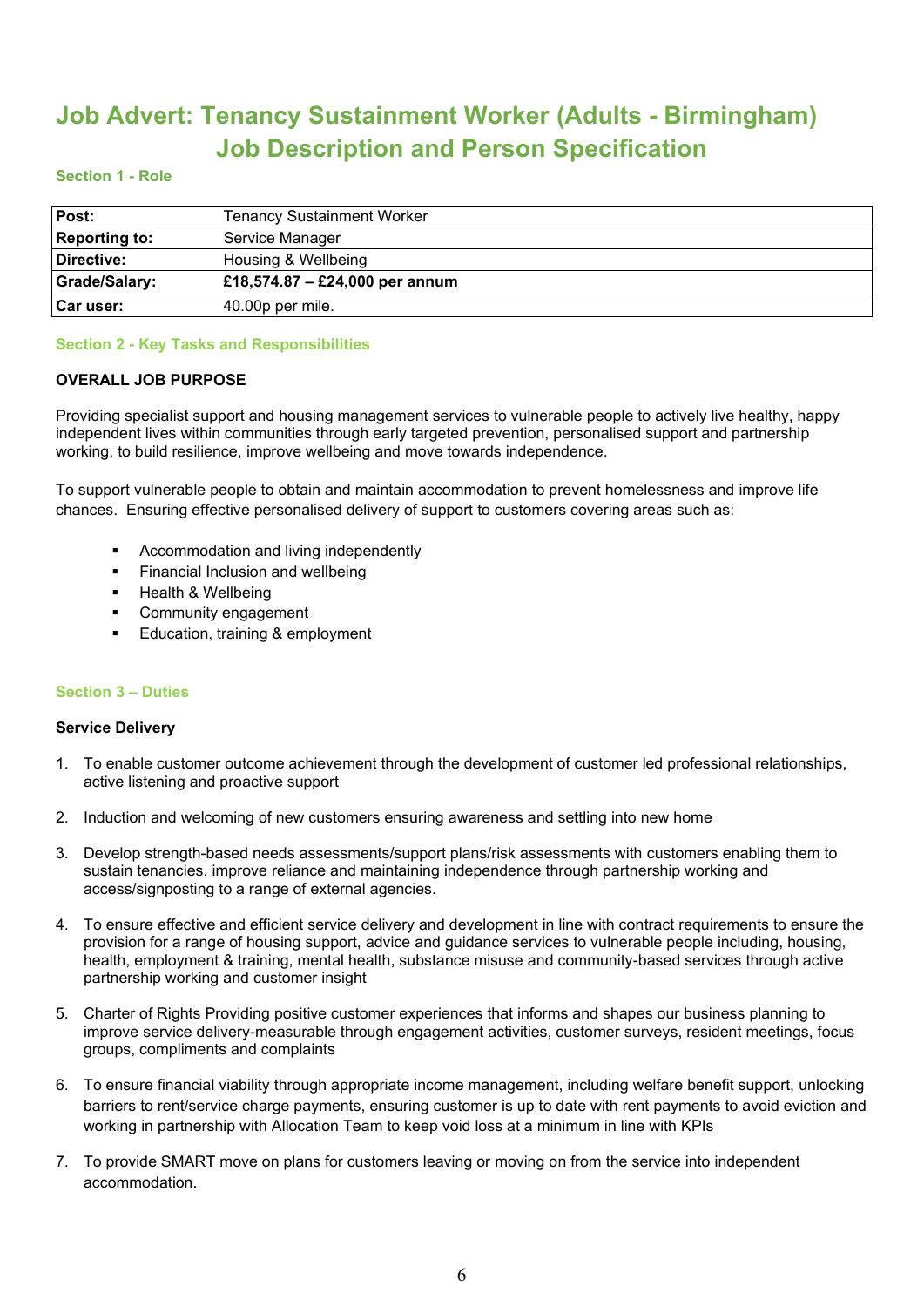- 8. Working in partnership with internal and external stakeholders to implement pragmatic problem solving, unblock barriers and facilitating access for vulnerable people into various services to improve life chances.
- 9. To support customers to reduce behaviours which may be negative and provide crisis intervention solutions
- 10. Working within individual within properties to support them to adhere to occupancy agreement to reduce homeless eg.. Site visits, room checks, repairs and health and safety requirements.
- 11. Comprehensive housing and voids management, maintaining a high standard of health and safety, building compliance and property standards.
- 12. Relationship management with customers and stakeholders eg. Complaints, ASB.
- 13. To ensure customers are fully aware of their rights and responsibilities and are able to participate across services and are provided with advocacy as appropriate
- 14. Achievement of key performance indicators and contract compliance in line with service standards
- 15. Supporting team and organisational excellence through actively engaging in team meetings, professional and personal development, cross organisational support and learning.
- 16. Identifying and supporting best practice and innovative solutions for continual improvement.
- 17. Commitment to personal and service development including specialist skills through training and other leaning methods to effectively respond to need, e.g. issues affecting ex-offenders, substance use, mental health, relationships etc.
- 18. Ensuring appropriate outcomes and evidence to meet Payment by Results requirements via recording and collating accurate, timely data for contract compliance, including support plans, risk assessments, welfare checks and outcome monitoring
- 19. To respond to unforeseen and crisis situations as required and be available for emergency cover within your own service and contribute to the overall running of the service.
- 20. Positive / solution focused approach to work with confidence to deal with challenging and complex situations
- 21. Confidence to make decisions and execute these
- 22. To assist with other duties as required by the Service Manager or other Managers

#### **Safeguarding and Health and Safety**

- 23. To be responsible for the safeguarding, health, safety and welfare of yourself, customers and others at work and undertake health and safety duties as required.
- 24. Ensure that Safeguarding and Health and Safety Policies and procedures are adhered to and report incidents and serious concerns to Senior Management.

#### **Budgets and Financial Control**

25. Consideration for service financial viability through ensuring maximising income, cost effectiveness and value for money

#### **General**

- 26. Work shifts on a rota basis; this will include weekends and evenings in line with customer needs
- 27. To ensure that all customers, staff, and others are treated equally and fairly in accordance with policy and procedure.
- 28. Promote and uphold all Spring Housing Association Policies and to conduct yourself and represent Spring in a professional manner at all times.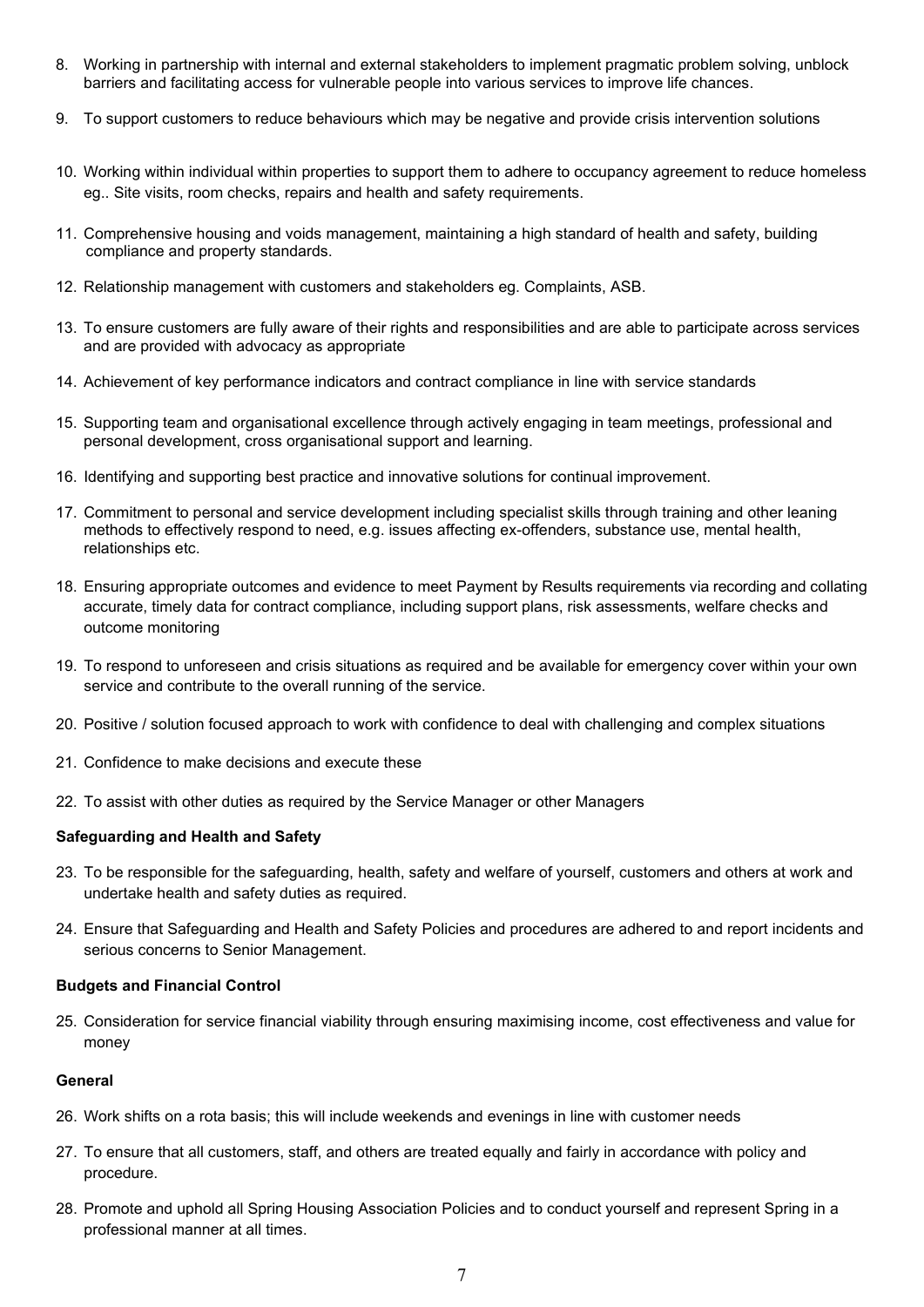*This job description covers the current range of duties and will be reviewed from time to time. It is Spring Housing aim to reach agreement on changes, but if agreement is not possible, Spring Housing reserves the right to change this job description.* 

## **Role Competencies**

|                                       | <b>Entry Level</b>                                                                               | <b>Intermediate</b>                                       | <b>Advanced</b>                                   |  |  |
|---------------------------------------|--------------------------------------------------------------------------------------------------|-----------------------------------------------------------|---------------------------------------------------|--|--|
| <b>Education</b>                      | GCSEs grade D or above or                                                                        | Minimum of one A level and                                | Foundation degree or level 5                      |  |  |
|                                       | equivale Level 2 qualification                                                                   | Functional skills level 2 and/or                          | qualification and Functional                      |  |  |
|                                       | and Functional skills level 2                                                                    | Health and social care level 3                            | skills level 2                                    |  |  |
| <b>Experience</b>                     | No experience in social care or                                                                  | At least one years' experience of                         | Able to demonstrate                               |  |  |
|                                       | housing but demonstrable                                                                         | working with vulnerable people                            | substantial experience in                         |  |  |
|                                       | transferrable skills of working                                                                  | and housing whether paid or                               | housing/ health and social                        |  |  |
|                                       | with people                                                                                      | voluntary                                                 | care setting and outcome                          |  |  |
|                                       |                                                                                                  |                                                           | achievement for customers                         |  |  |
| Knowledge:                            |                                                                                                  |                                                           |                                                   |  |  |
| Promoting                             |                                                                                                  | KPI:                                                      | <b>KPI:</b>                                       |  |  |
| <b>Independent living</b>             |                                                                                                  | 70% Obtaining and maintaining                             | 85% Obtaining and                                 |  |  |
| <b>skills</b>                         |                                                                                                  | accommodation                                             | maintaining accommodation                         |  |  |
|                                       |                                                                                                  | 70% of customers positive move                            | 85% of customers positive                         |  |  |
|                                       |                                                                                                  | on                                                        | move on                                           |  |  |
|                                       |                                                                                                  | 70% Economic wellbeing                                    | 85% Economic wellbeing                            |  |  |
|                                       |                                                                                                  | 70% Engaging and participating                            | 85% Engaging and                                  |  |  |
|                                       |                                                                                                  | in the community                                          | participating in the community                    |  |  |
|                                       | Basic awareness of Welfare                                                                       | 70% Health and wellbeing<br>In depth awareness of Welfare | 85% Health and wellbeing<br>Advances awareness of |  |  |
| Knowledge:<br><b>Welfare Benefits</b> | <b>Benefits</b>                                                                                  | benefits and able to apply for                            | welfare benefits, ability to                      |  |  |
|                                       |                                                                                                  | these on behalf of customers                              | apply and appeal decisions                        |  |  |
|                                       |                                                                                                  | KPI:                                                      |                                                   |  |  |
| Knowledge:                            | Basic awareness of Housing                                                                       | In depth awareness of housing                             | Advance awareness of                              |  |  |
| <b>Housing</b>                        |                                                                                                  | including tenancy./licence                                | housing including serving of                      |  |  |
|                                       |                                                                                                  | agreements, ASB, repairs,                                 | notices, rental viability, legal                  |  |  |
|                                       |                                                                                                  | housing law and property                                  | challenges Including                              |  |  |
|                                       |                                                                                                  | standards                                                 | knowledge of property                             |  |  |
|                                       |                                                                                                  | KPI: 100% positive property                               | standards and building                            |  |  |
|                                       |                                                                                                  | audit                                                     | regulations.                                      |  |  |
| Knowledge:                            | Ability to inform customer of rent                                                               | Ability to proactively monitor and                        | Ability to manage patch rental                    |  |  |
| <b>Income</b>                         | costs and schedule                                                                               | encourage payment of rent<br>KPI: Less than 6% voids      | income and ensure strategies                      |  |  |
| <b>Management</b>                     |                                                                                                  | KPI: Less than 10% rent loss                              | in place for income recovery                      |  |  |
|                                       |                                                                                                  | KPI: Less than 8% Former                                  | Ability to produce and analyse                    |  |  |
|                                       |                                                                                                  | tenants arrears                                           | reports around income                             |  |  |
|                                       |                                                                                                  |                                                           | management performance                            |  |  |
|                                       |                                                                                                  |                                                           | and outcomes.                                     |  |  |
| <b>Values</b>                         | Demonstrate the values of Spring Housing Association and a commitment to personal and            |                                                           |                                                   |  |  |
|                                       | professional development                                                                         |                                                           |                                                   |  |  |
|                                       | Positivity and Giving Opportunities<br>٠                                                         |                                                           |                                                   |  |  |
|                                       | Creating Quality Homes and Happy Lives<br>ш                                                      |                                                           |                                                   |  |  |
|                                       | Building Memories and Focussing on Futures<br>п                                                  |                                                           |                                                   |  |  |
|                                       | Proudly Supporting Each Other<br>٠                                                               |                                                           |                                                   |  |  |
| <b>Positive</b>                       | Develops, manages and maintains positive, appropriate relationships with customers, families and |                                                           |                                                   |  |  |
| relationships                         | stakeholders, demonstrating respect, consideration, compassion and empathy at all times.         |                                                           |                                                   |  |  |
| <b>Continual</b>                      | Promotes the Charter of Rights,                                                                  | Promotes the Charter of Rights,                           | Promotes the Charter of                           |  |  |
| <b>Improvement</b>                    | Listens to customers and takes                                                                   | responds to customer needs,                               | Rights, holds various activities                  |  |  |
|                                       | appropriate action                                                                               | undertake house inspections and                           | and initiatives for customer                      |  |  |
|                                       |                                                                                                  | quality improvement actions.                              | involvement and engagement;                       |  |  |